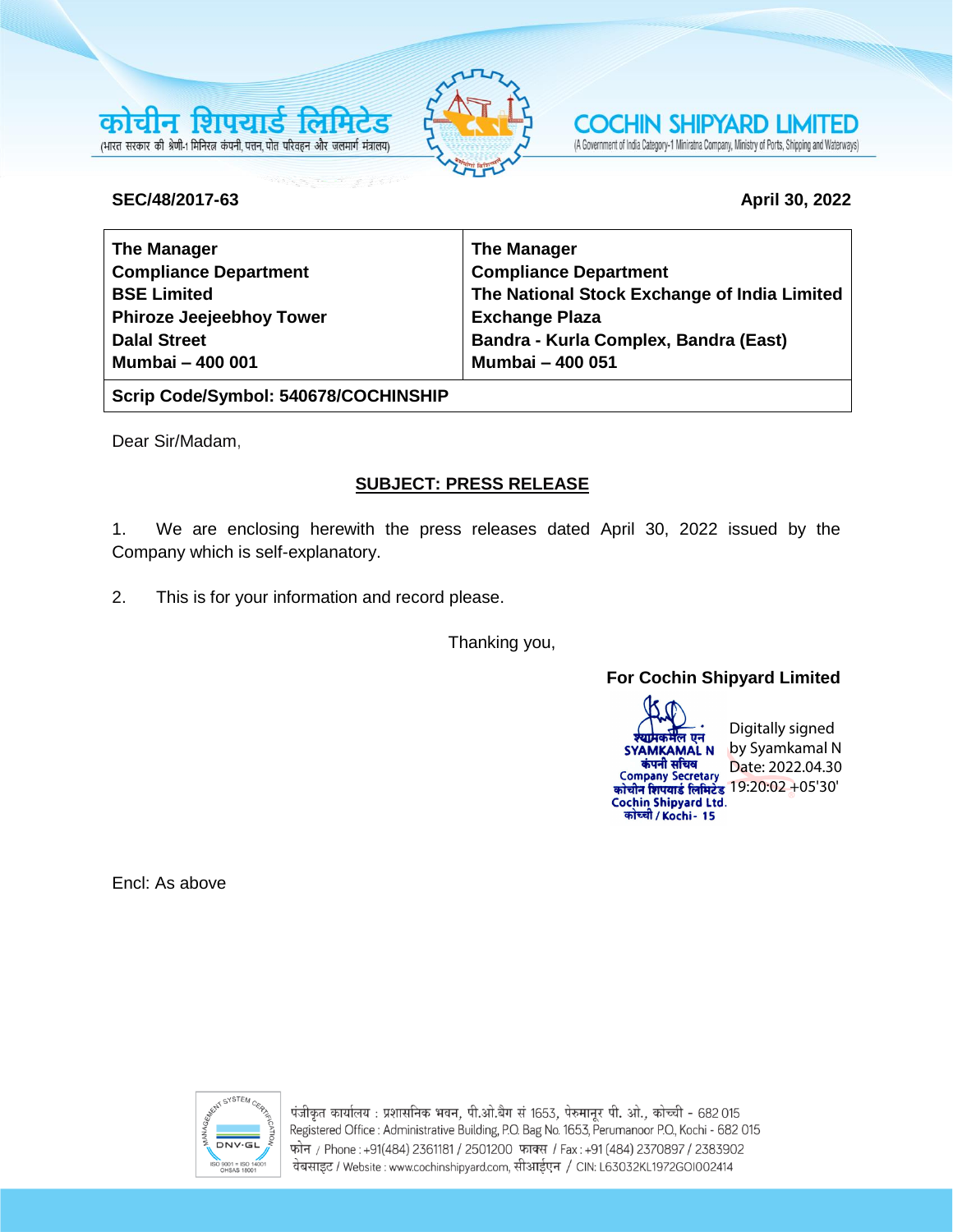#### **India to develop and build first indigenous Hydrogen Fuel Cell Vessel**

The Ministry of Ports, Shipping and Waterways decided to develop and build the first indigenous Hydrogen Fuelled Electric Vessels at Cochin Shipyard Limited, kick starting the efforts of the country towards green shipping. At the Workshop on Green Shipping organised by the Ministry of Ports, Shipping and Waterways, jointly with Cochin Shipyard Limited and The Energy and Resources Institute, Shri Sarbananda Sonowal, Hon'ble Union Minister for Ports, Shipping & Waterways unveiled the Government's plan for building Hydrogen Fuelled Electric Vessels keeping pace with the Global Maritime Green Transitions. The move is part of India's transformative efforts on the innovative and new technology front on green energy, sustainable cost-effective alternate fuel front.

Hydrogen Fuel cells can be used in a wide range of applications, including transportation, material handling, stationary, portable, and emergency backup power applications. Fuel cells operating on hydrogen fuel are an efficient, environmentally-friendly, zero emission, direct current (DC) power source already applied to heavy duty bus, truck, and train applications, and are now under development for marine applications.

He stated that the project would be carried out by Cochin Shipyard Limited in collaboration with Indian partners and the ground work in this regard have already begun, wherein Cochin Shipyard Limited has partnered with KPIT Technologies Limited and Indian developers in the areas of Hydrogen Fuel cell, power train and Indian Register of Shipping for developing rules and regulation for such vessels. The Hydrogen Fuel Cell Vessel based on Low Temperature Proton Exchange Membrane Technology (LT-PEM) called Fuel Cell Electric Vessel (FCEV) is expected to cost around Rs. 17.50 crores of which 75% would be funded by the Government of India.

The development of Hydrogen Fuelled Electric Vessels is considered as a launchpad for the country to tap the vast opportunities lying in the Coastal & Inland vessels segment both nationally and internationally. This project is expected to augment the efforts of the nation in achieving the Prime Minister's ambitious target of becoming carbon neutral by 2070 and also in complying with the standards set by International Maritime Organization (IMO) that envisages a reduction in carbon intensity of international shipping by at least 40% by 2030 and progressively to 70% by 2050.

The Green Shipping In India – 2022 workshop was held at Kochi on 30 April 2022. The Hon'ble Minister laid emphasis on the protection of mother earth for our own survival. He declared that India is firmly committed towards a sustainable and clean environment and that India had called for the "One Sun – One World – One Grid" initiative, as a lead player in the International Solar Alliance.

Apart from the Hon'ble Minister of Ports, Shipping and Waterways, Shri Shantanu Thakur, Hon'ble Minister of State for Ports, Shipping and Waterways, Dr Sanjeev Ranjan – Secretary, MoPSW, Shri Amitabh Kant, IAS, CEO NITI Aayog, Dr Vibha Dhavan, Director General (TERI), Shri Jose Matheickal, Head, Global Partnerships & Projects, IMO Mr Christian Valdes Carter, Country Director, Innovation Norway and Shri Madhu S Nair, CMD, Cochin Shipyard Ltd were the other dignitaries who took part in the session.